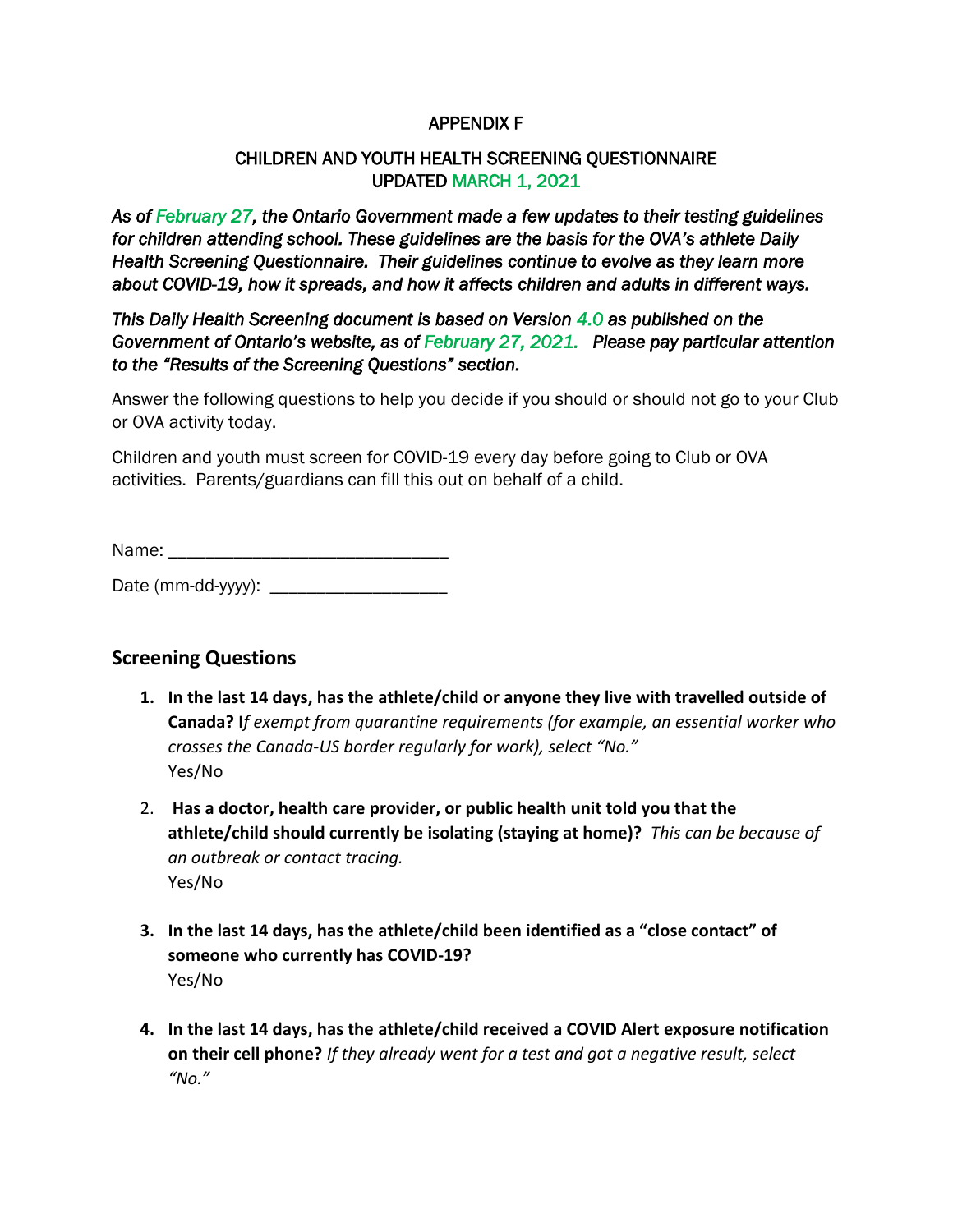Yes/No

### **5. Is the athlete/child currently experiencing any of these symptoms?**

*Choose any/all that are new, worsening, and not related to other known causes or conditions they already have.*

| Fever and/or chills                                                       |     |     |           |
|---------------------------------------------------------------------------|-----|-----|-----------|
| Temperature of 37.8 degrees Celsius/100 degrees Fahrenheit or higher      | Yes |     | <b>No</b> |
| Cough or barking cough (croup)                                            |     |     |           |
| Continuous, more than usual, making a whistling noise when breathing      | Yes |     | <b>No</b> |
| (not related to asthma, post-infectious reactive airways, or other known  |     |     |           |
| causes or conditions they already have)                                   |     |     |           |
| <b>Shortness of breath</b>                                                |     |     |           |
| Out of breath, unable to breathe deeply (not related to asthma            | Yes |     | <b>No</b> |
| or other known causes or conditions they already have)                    |     |     |           |
| Decrease or loss of smell or taste                                        |     |     |           |
| Not related to seasonal allergies, neurological disorders,                | Yes |     | <b>No</b> |
| or other known causes or conditions they already have                     |     |     |           |
|                                                                           |     |     |           |
| Sore throat or difficulty swallowing                                      |     |     |           |
| Painful swallowing (not related to seasonal allergies, acid reflux,       | Yes |     | No        |
| or other known causes or conditions they already have)                    |     |     |           |
| Runny or stuffy/congested nose                                            |     |     |           |
| Not related to seasonal allergies, being outside in cold weather,         | Yes |     | No        |
| or other known causes or conditions they already have                     |     |     |           |
| Headache                                                                  |     |     |           |
| Unusual, long-lasting (not related to tension-type headaches, chronic     |     | Yes | No        |
| migraines, or other known causes or conditions they already have)         |     |     |           |
| Nausea, vomiting and/or diarrhea                                          |     | Yes | No        |
| Not related to irritable bowel syndrome, anxiety, menstrual cramps,       |     |     |           |
| or other known causes or conditions they already have                     |     |     |           |
| <b>Extreme tiredness or muscle aches</b>                                  |     |     |           |
| Unusual, fatigue, lack of energy, poor feeding in infants                 |     | Yes | No        |
| (not related to depression, insomnia, thyroid disfunction, sudden injury, |     |     |           |
| or other known causes or conditions they already have)                    |     |     |           |

## *6. Is someone that the athlete/child lives with currently experiencing any new COVID-19 symptoms and/or waiting for test results after experiencing symptoms? Yes/No*

# *Results of Screening Questions*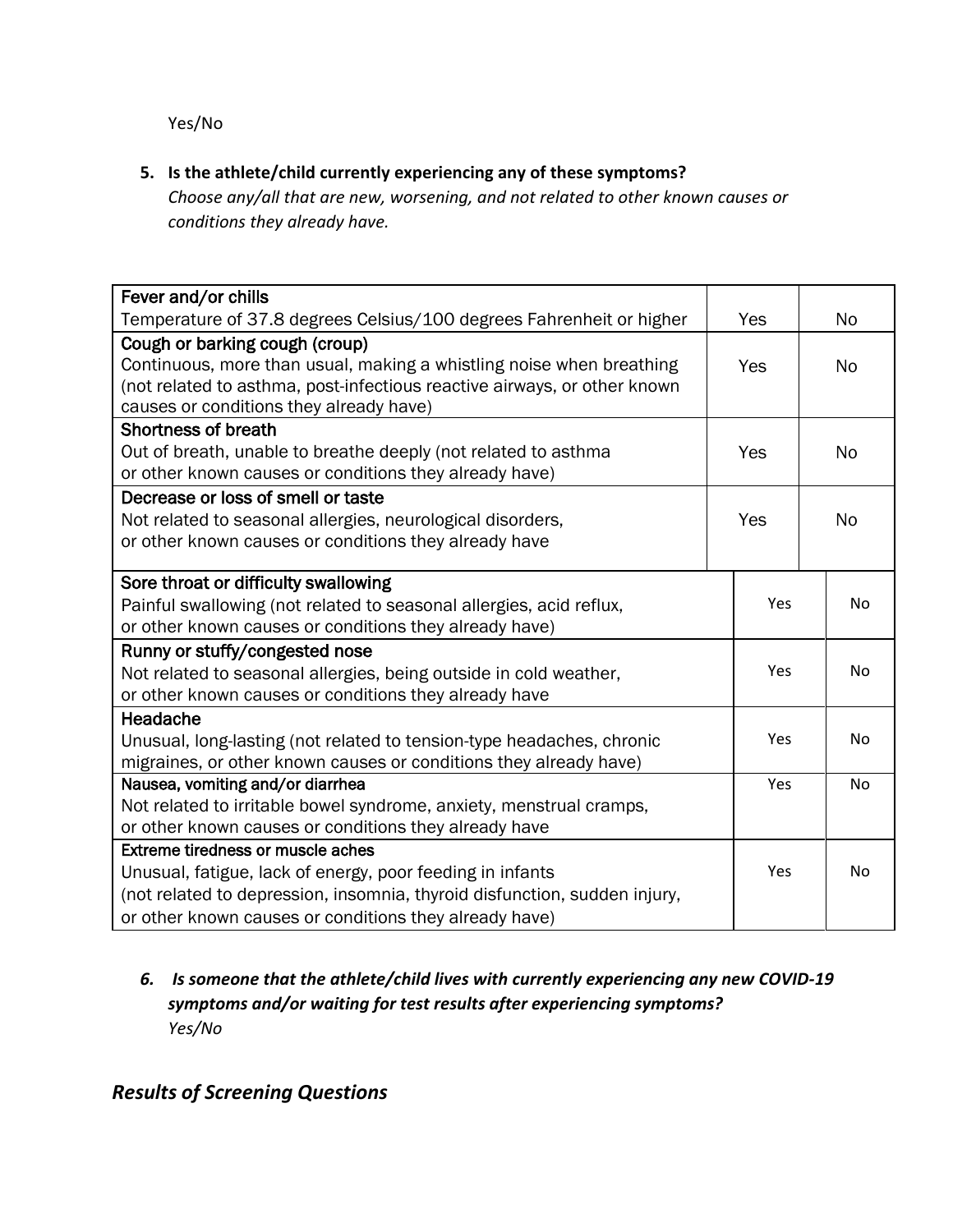### **If you answered "YES" to question 1 or 3 do not go to OVA or Club activities.**

- The athlete/child must self-isolate (stay home) for 14 days and not leave except to get tested or for a medical emergency.
- If you answered "**YES**" **to question 1,** follow the advice of public health. The athlete/child can return to OVA or Club activities after they are cleared by your local public health unit.
	- $\circ$  Siblings or other people in your household must self-isolate (stay home) for 14 days.
- If you answered **"YES" to question 3,** talk with a doctor/health care provider to get advice or an assessment, including if they need a COVID-19 test. The athlete/child can return to OVA or Club activities after 14 days, even if they get a negative test result.
	- o Please contact your Local Public Health Unit on what other members of your household are permitted to do.
- If they develop symptoms or test positive, contact your local public health unit or doctor/health care provider for more advice.
- Contact your Club or the OVA to let them know about this result.

### **If you answered "YES" to question 2 do not go to OVA or Club activities.**

- The athlete/child must self-isolate (stay home) and not leave except for a medical emergency.
- Follow the advice of public health. The athlete/child can return to OVA or Club activities after they are cleared by your local public health unit.
- If they develop symptoms, contact your local public health unit or doctor/health care provider for more advice.
- Please contact your Local Public Health Unit on what other members of your household are permitted to do.
- Contact your Club or the OVA to let them know about this result.

### **If you answered "YES" to question 4 do not go to OVA or Club activities.**

- The athlete/child must self-isolate (stay home) and not leave except for a medical emergency.
- Visit an assessment centre to get them a COVID-19 test.
	- $\circ$  If they test negative (they do not have the virus), they can return to OVA or Club activities.
	- $\circ$  If they test positive (they have the virus), they can return only after they are cleared by your local public health unit.